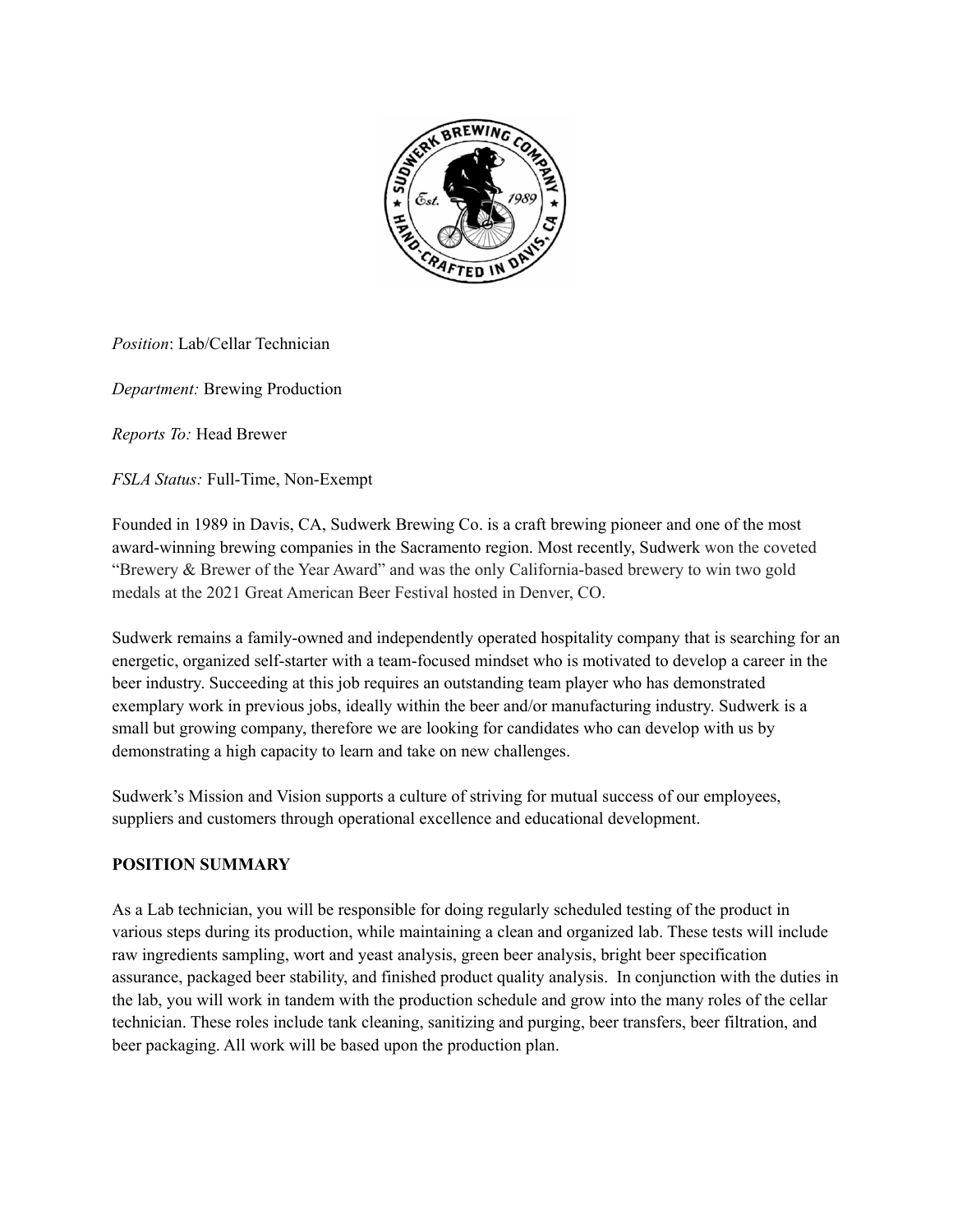### **MAJOR DUTIES & RESPONSIBILITIES**

- Maintain a clean and organized lab
- Perform scheduled lab tests based on the production plan
- Schedule quality tastings, collect and report data
- Interpret and report findings of lab tests to the Head Brewer in a timely manner
- Update production and quality logs accurately and timely
- Communicate with the team about tasks and information
- Grow into cellar tasks including tank cleaning, beer transfer, beer filtration and beer packaging
- Be flexible; work with a team mindset
- Adhere to state health and safety practices
- Perform other related duties, tasks and responsibilities as required, assigned and directed.

### **EDUCATION & EXPERIENCE**

- Excellent communication skills are required
- Bachelor's degree in Science or food related discipline or a comparable education specific to laboratory work is required
- Previous experience in a laboratory is preferred
- Previous experience in a brewery of manufacturing environment is preferred
- Ability to work alone as well as in small team and/or groups
- Ability to lift heavy items up to 55+ lbs throughout the 8 hr work day.

## **COMPENSATION & BENEFITS**

- Pay is commensurate with experience
- Paid time off
- Health, Dental and Vision stipend
- $\bullet$  401k with up to 4% matching